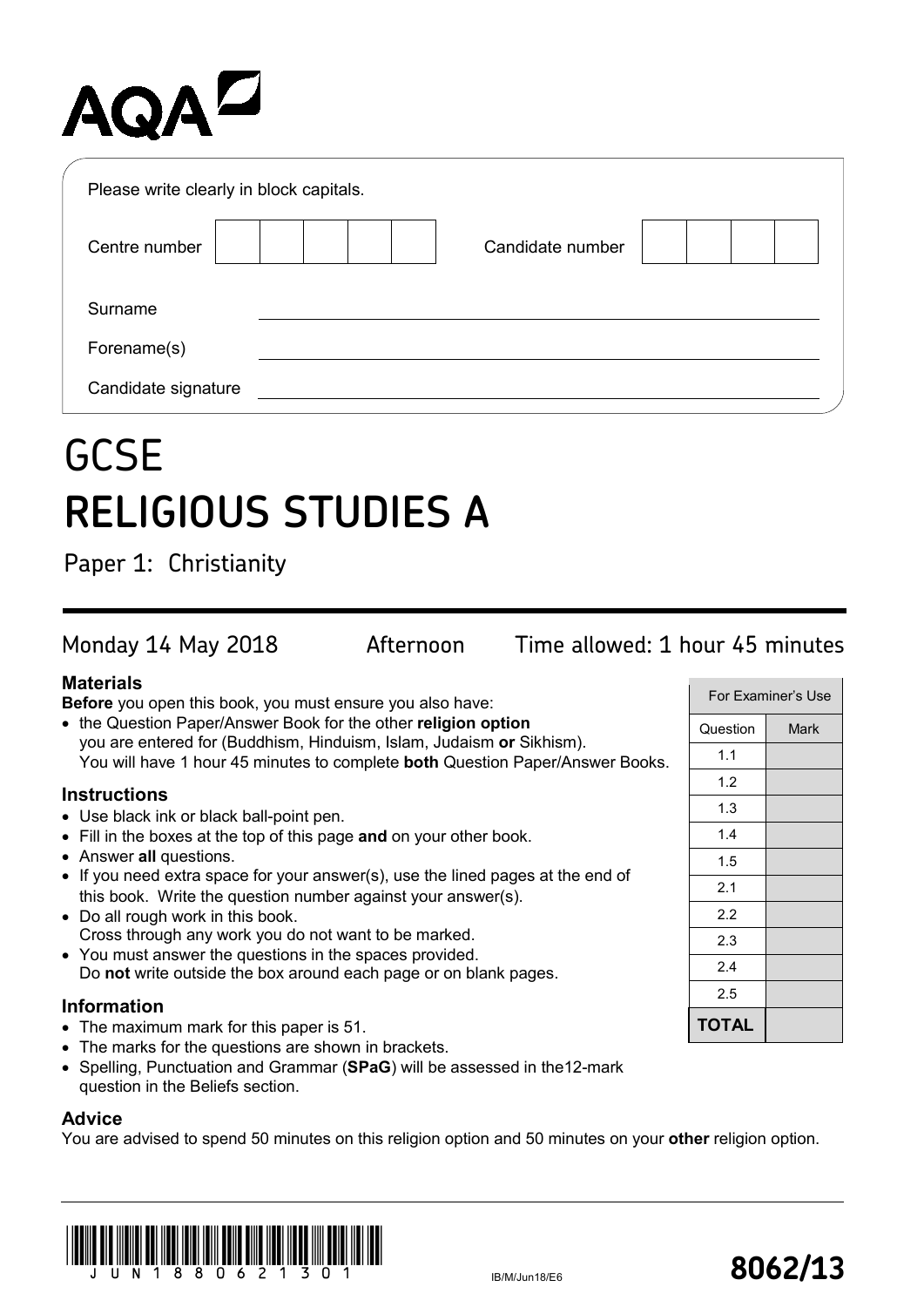| $\mathbf 0$<br>$\mathbf 1$             | <b>Christianity: Beliefs</b>                                                                                                                               | Do not write<br>outside the<br>box |
|----------------------------------------|------------------------------------------------------------------------------------------------------------------------------------------------------------|------------------------------------|
| $\mathbf 1$<br>0<br>1                  | Which one of the following describes the meaning of the word 'omnipotent'?<br>[1 mark]<br>Put a tick $(\checkmark)$ in the box next to the correct answer. |                                    |
|                                        | All-loving<br>A                                                                                                                                            |                                    |
|                                        | All-powerful<br>B                                                                                                                                          |                                    |
|                                        | $\mathbf c$<br>Just                                                                                                                                        |                                    |
|                                        | Creator<br>D                                                                                                                                               | 1                                  |
| $\overline{2}$<br>$1$ .<br>$\mathbf 0$ | Give two Christian teachings about original sin.<br>[2 marks]                                                                                              |                                    |
|                                        | <u> 1980 - Jan Samuel Barbara, martin da shekara 1980 - An tsara 1980 - An tsara 1980 - An tsara 1980 - An tsara</u><br>1                                  |                                    |
|                                        |                                                                                                                                                            |                                    |
|                                        |                                                                                                                                                            | $\boldsymbol{2}$                   |
|                                        |                                                                                                                                                            |                                    |
|                                        |                                                                                                                                                            |                                    |
|                                        |                                                                                                                                                            |                                    |
|                                        |                                                                                                                                                            |                                    |
|                                        |                                                                                                                                                            |                                    |
|                                        |                                                                                                                                                            |                                    |
|                                        |                                                                                                                                                            |                                    |

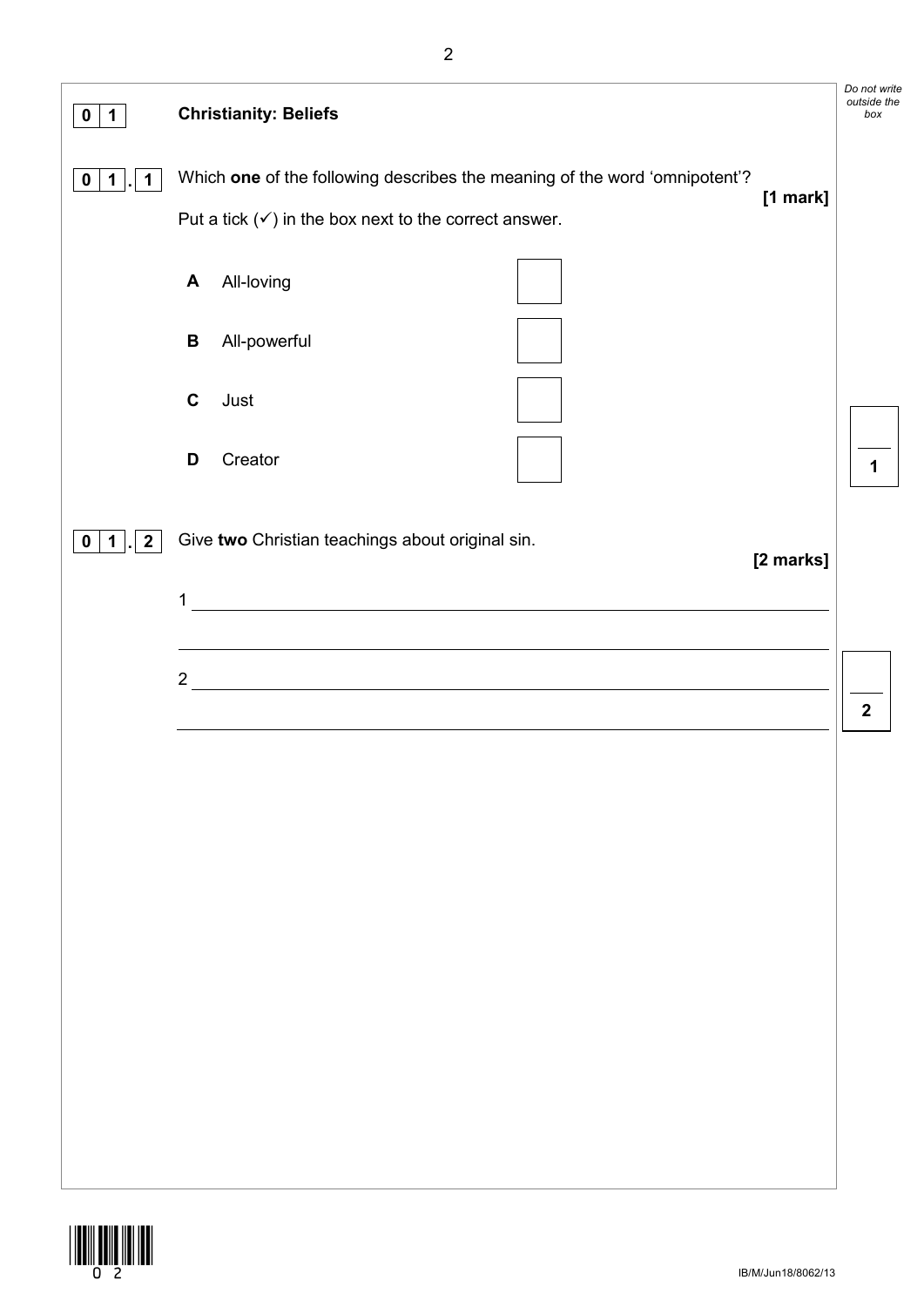| $\mathbf{3}$<br>0<br>1                                 | Explain two ways in which Jesus' crucifixion influences Christians today.<br>[4 marks] | Do not write<br>outside the<br>box |
|--------------------------------------------------------|----------------------------------------------------------------------------------------|------------------------------------|
|                                                        |                                                                                        |                                    |
|                                                        |                                                                                        |                                    |
|                                                        |                                                                                        |                                    |
|                                                        |                                                                                        |                                    |
|                                                        |                                                                                        |                                    |
|                                                        |                                                                                        |                                    |
|                                                        |                                                                                        |                                    |
|                                                        |                                                                                        |                                    |
|                                                        |                                                                                        |                                    |
|                                                        |                                                                                        | 4                                  |
|                                                        |                                                                                        |                                    |
| $\overline{\mathbf{4}}$<br>$\mathbf{1}$<br>$\mathbf 0$ | Explain two Christian teachings about the incarnation.                                 |                                    |
|                                                        | Refer to sacred writings or another source of Christian belief and teaching in your    |                                    |
|                                                        | answer.                                                                                |                                    |
|                                                        | [5 marks]                                                                              |                                    |
|                                                        |                                                                                        |                                    |
|                                                        |                                                                                        |                                    |
|                                                        |                                                                                        |                                    |
|                                                        |                                                                                        |                                    |
|                                                        |                                                                                        |                                    |
|                                                        |                                                                                        |                                    |
|                                                        |                                                                                        |                                    |
|                                                        |                                                                                        |                                    |
|                                                        |                                                                                        |                                    |
|                                                        |                                                                                        |                                    |
|                                                        |                                                                                        |                                    |
|                                                        |                                                                                        | 5                                  |
|                                                        |                                                                                        |                                    |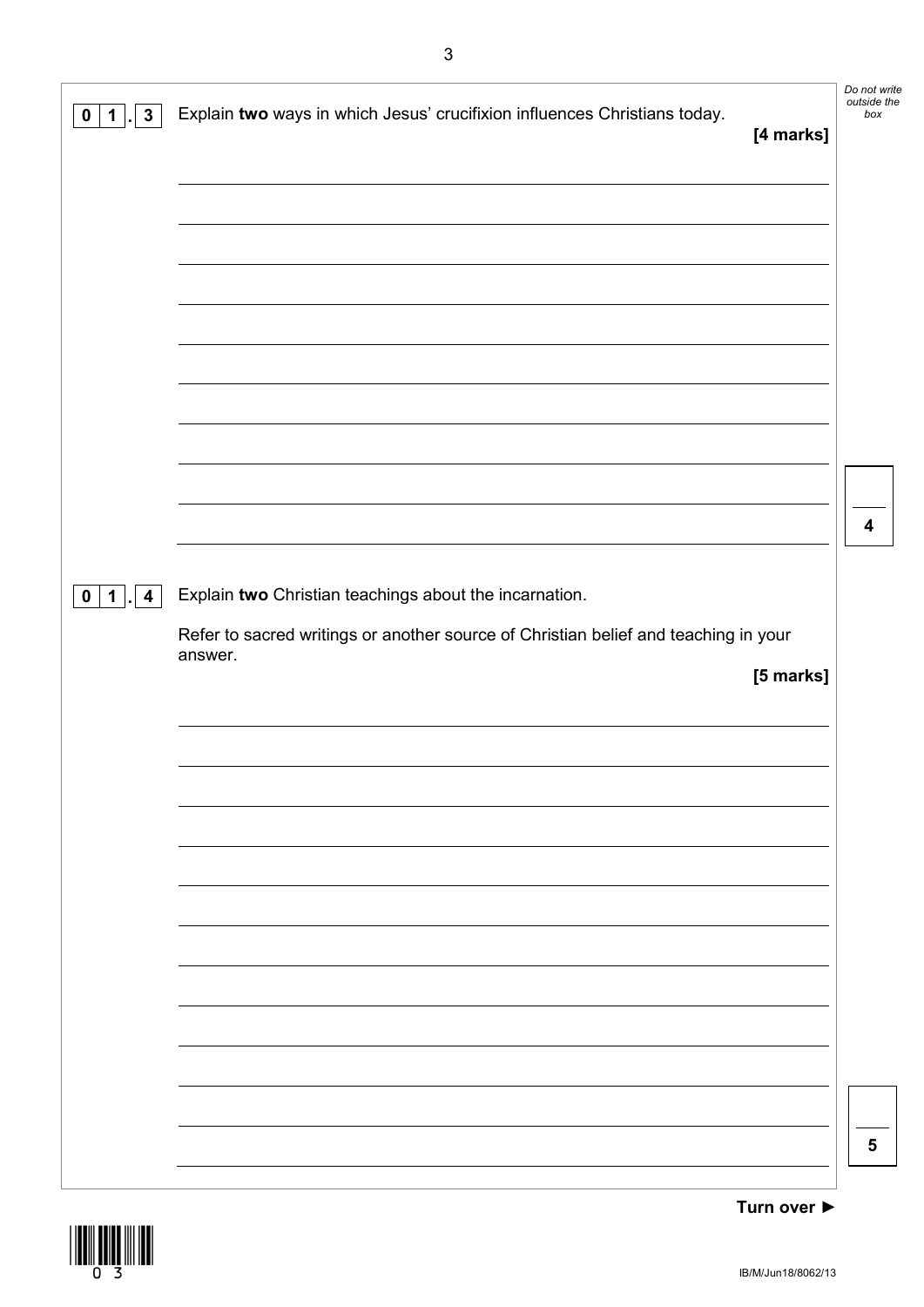| 0<br>$5\phantom{.0}$<br>$\mathbf 1$ | 'A loving God would not send anyone to hell.'                                                                                                                                                                                                               |                              | Do not<br>outside<br>bo> |
|-------------------------------------|-------------------------------------------------------------------------------------------------------------------------------------------------------------------------------------------------------------------------------------------------------------|------------------------------|--------------------------|
|                                     | Evaluate this statement.                                                                                                                                                                                                                                    |                              |                          |
|                                     | In your answer you should:<br>refer to Christian teaching<br>$\bullet$<br>give reasoned arguments to support this statement<br>٠<br>give reasoned arguments to support a different point of view<br>$\bullet$<br>reach a justified conclusion.<br>$\bullet$ |                              |                          |
|                                     |                                                                                                                                                                                                                                                             | [12 marks]<br>[SPaG 3 marks] |                          |
|                                     |                                                                                                                                                                                                                                                             |                              |                          |
|                                     |                                                                                                                                                                                                                                                             |                              |                          |
|                                     |                                                                                                                                                                                                                                                             |                              |                          |
|                                     |                                                                                                                                                                                                                                                             |                              |                          |
|                                     |                                                                                                                                                                                                                                                             |                              |                          |
|                                     |                                                                                                                                                                                                                                                             |                              |                          |
|                                     |                                                                                                                                                                                                                                                             |                              |                          |
|                                     |                                                                                                                                                                                                                                                             |                              |                          |
|                                     |                                                                                                                                                                                                                                                             |                              |                          |
|                                     |                                                                                                                                                                                                                                                             |                              |                          |
|                                     |                                                                                                                                                                                                                                                             |                              |                          |
|                                     |                                                                                                                                                                                                                                                             |                              |                          |
|                                     |                                                                                                                                                                                                                                                             |                              |                          |

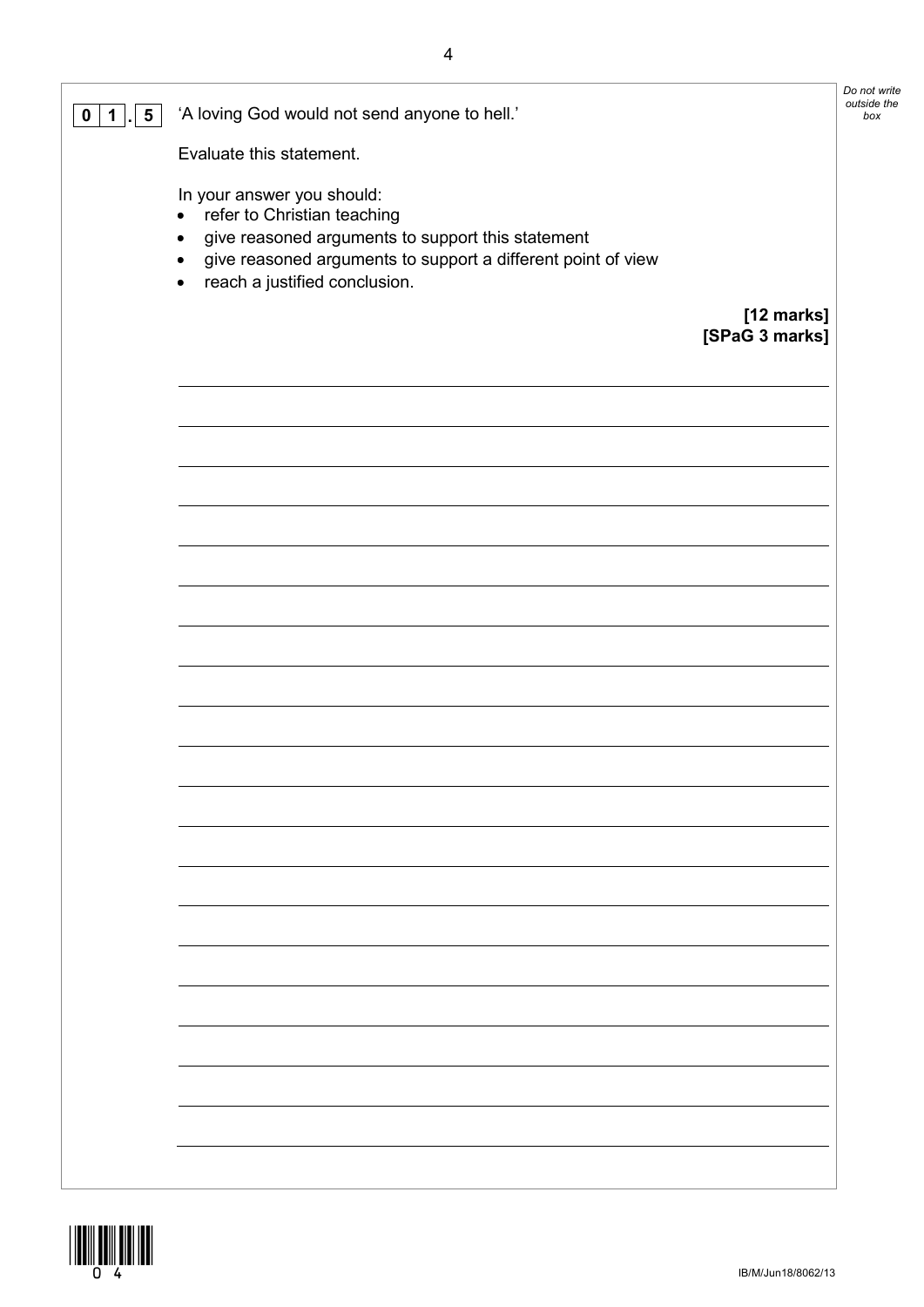



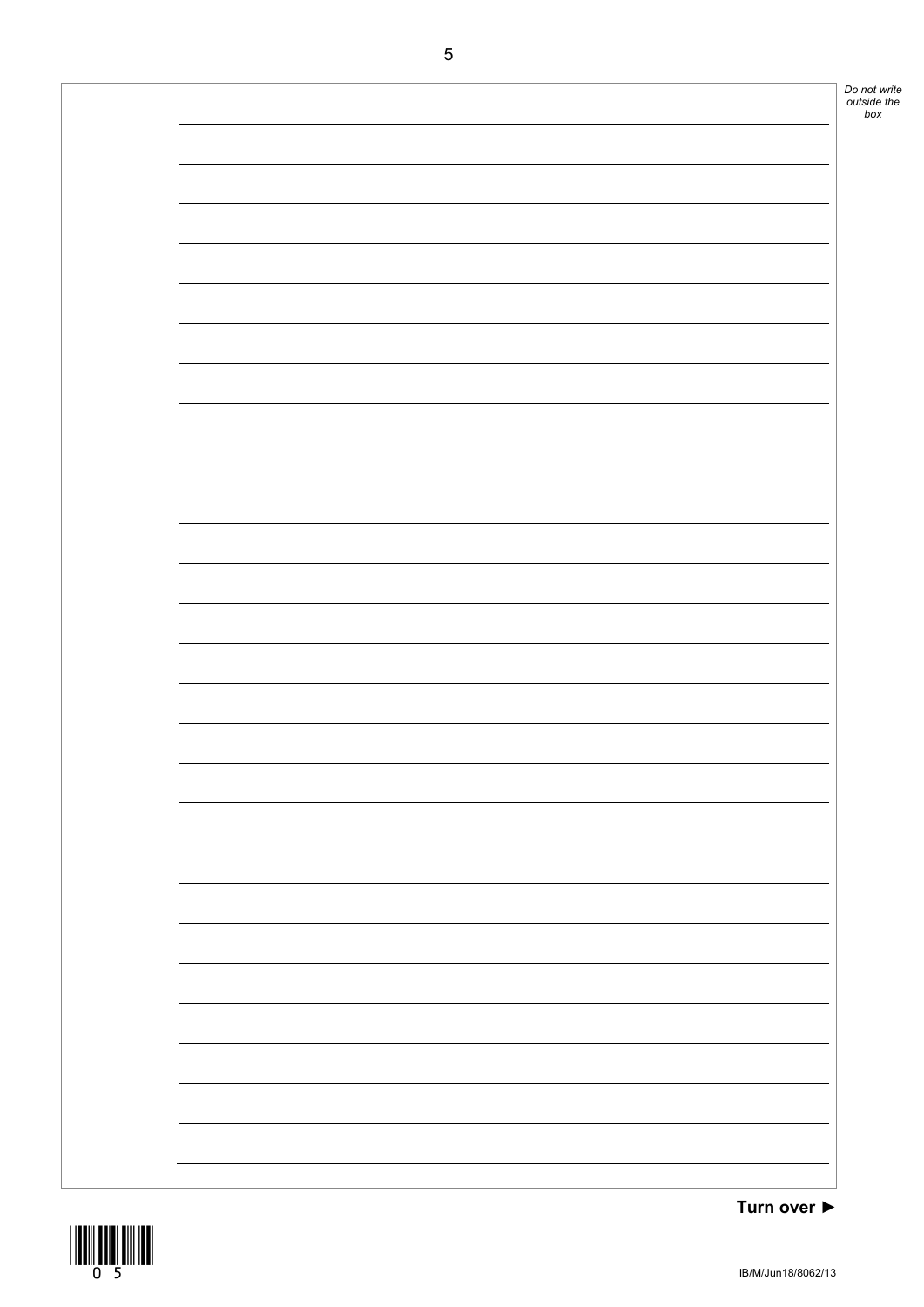|  | Do not write<br>outside the<br>box |
|--|------------------------------------|
|  |                                    |
|  |                                    |
|  |                                    |
|  |                                    |
|  |                                    |
|  |                                    |
|  |                                    |
|  |                                    |
|  |                                    |
|  |                                    |
|  |                                    |
|  |                                    |
|  |                                    |
|  |                                    |
|  |                                    |
|  |                                    |
|  |                                    |
|  |                                    |
|  |                                    |
|  |                                    |
|  |                                    |
|  |                                    |
|  |                                    |
|  |                                    |
|  |                                    |
|  | 15                                 |

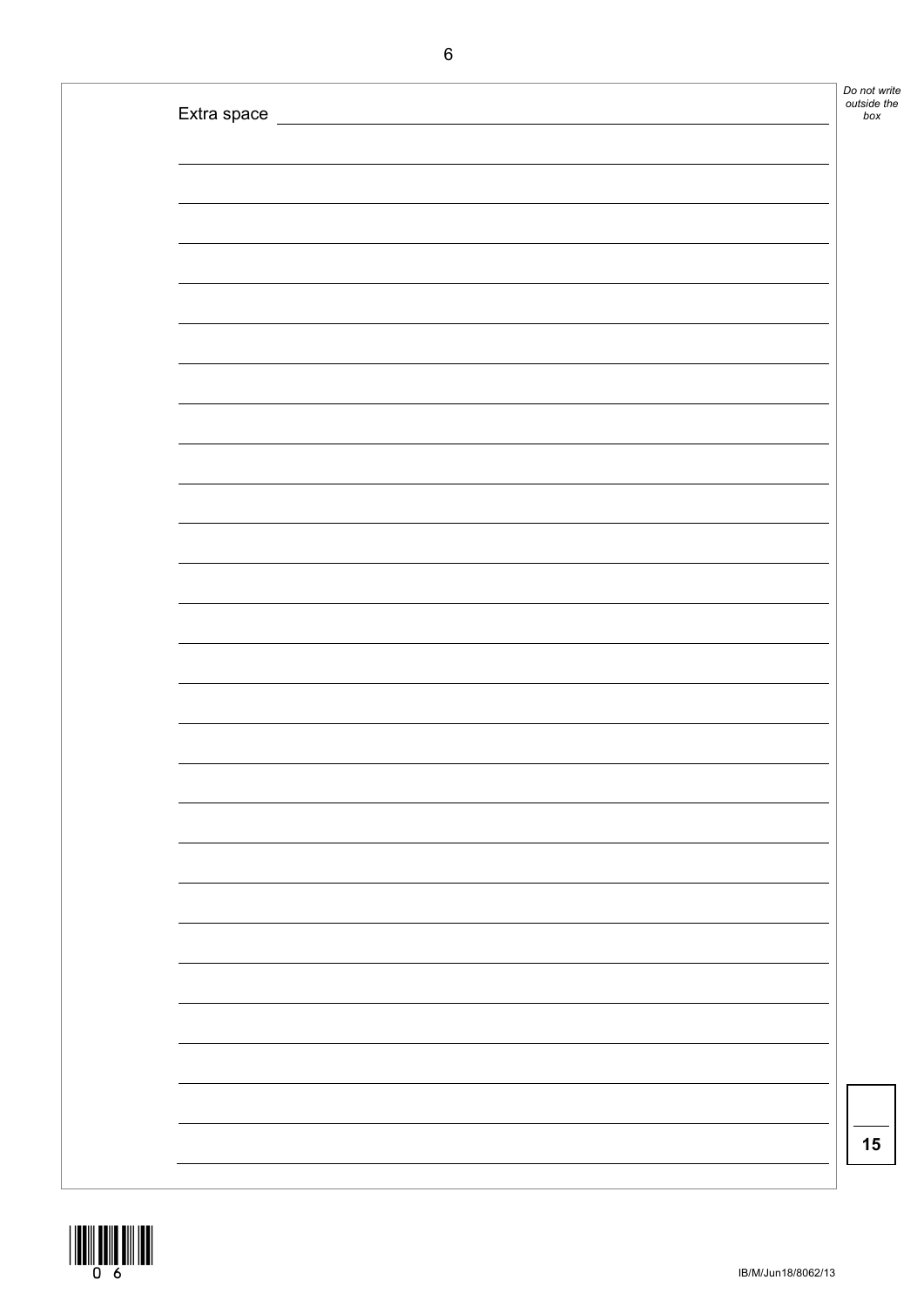| $\boldsymbol{2}$<br>$\mathbf 0$                        | <b>Christianity: Practices</b>                                                                                                                          | Do not write<br>outside the<br>box |
|--------------------------------------------------------|---------------------------------------------------------------------------------------------------------------------------------------------------------|------------------------------------|
| $\mathbf{2}$<br>$\mathbf 0$<br>$\mathbf 1$             | Which one of the following is not part of the celebration of Christmas?<br>[1 mark]<br>Put a tick $(\checkmark)$ in the box next to the correct answer. |                                    |
|                                                        | Nativity play<br>A                                                                                                                                      |                                    |
|                                                        | <b>Midnight Mass</b><br>B                                                                                                                               |                                    |
|                                                        | $\mathbf c$<br>Lighting the Paschal candle                                                                                                              |                                    |
|                                                        | Exchanging gifts<br>D                                                                                                                                   | 1                                  |
| $\mathbf{2}$<br>$\overline{\mathbf{2}}$<br>$\mathbf 0$ | Give two ways in which Christians might show their commitment to Church growth.<br>[2 marks]                                                            |                                    |
|                                                        | <u> 1989 - Johann Stoff, deutscher Stoffen und der Stoffen und der Stoffen und der Stoffen und der Stoffen und der</u><br>1                             |                                    |
|                                                        | <u> 1989 - Johann Stoff, fransk politik (d. 1989)</u><br>2 <sup>1</sup>                                                                                 | $\boldsymbol{2}$                   |
|                                                        | Question 2 continues on the next page                                                                                                                   |                                    |
|                                                        |                                                                                                                                                         |                                    |
|                                                        |                                                                                                                                                         |                                    |
|                                                        |                                                                                                                                                         |                                    |
|                                                        |                                                                                                                                                         |                                    |
|                                                        |                                                                                                                                                         |                                    |
|                                                        |                                                                                                                                                         |                                    |

7

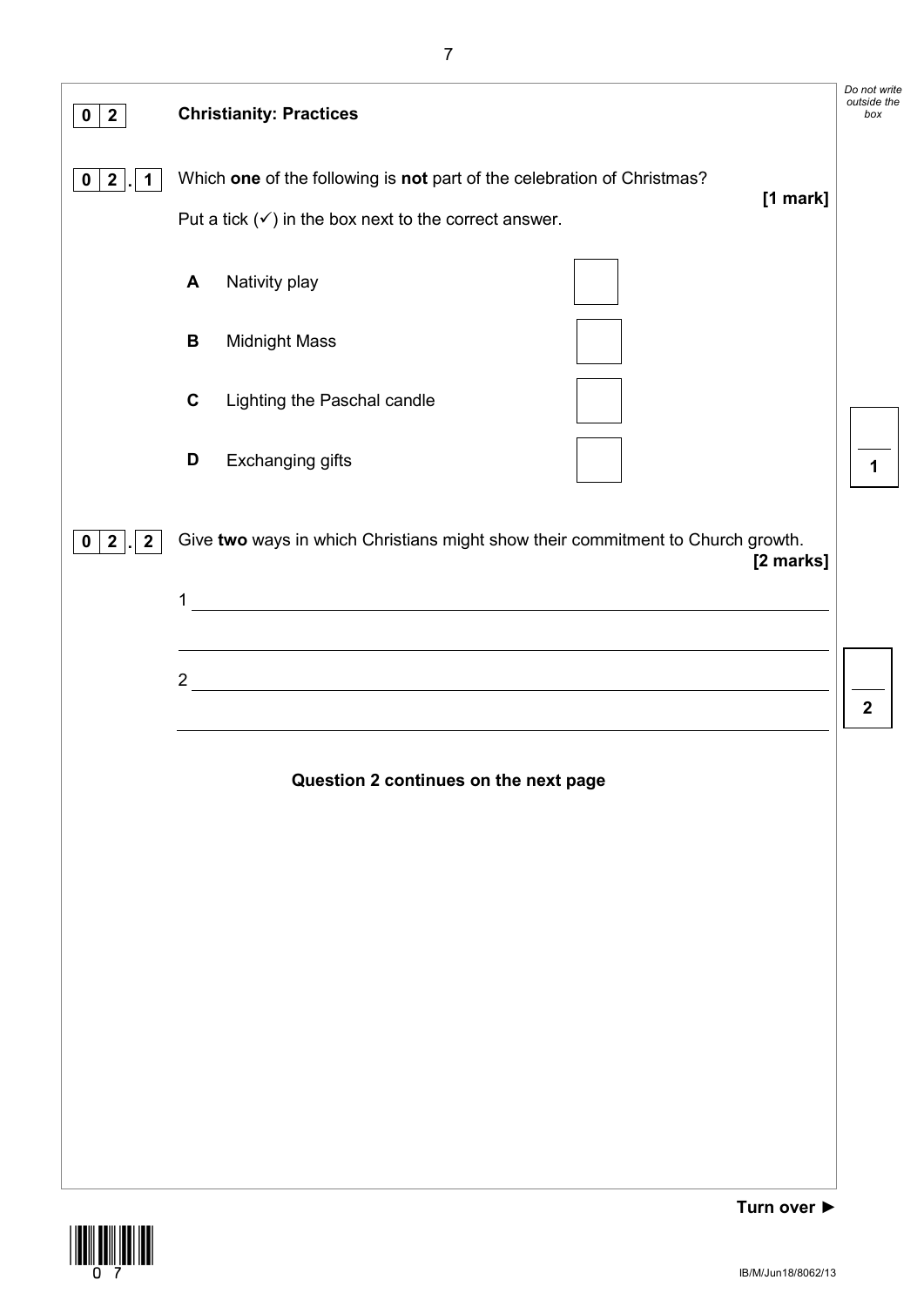| $\mathbf{2}$<br>$\mathbf{3}$<br>0          | Explain two contrasting examples of Christian worship.<br>[4 marks]                                                                                             | Do not write<br>outside the<br>box |
|--------------------------------------------|-----------------------------------------------------------------------------------------------------------------------------------------------------------------|------------------------------------|
|                                            |                                                                                                                                                                 |                                    |
|                                            |                                                                                                                                                                 | 4                                  |
| $0 \mid 2 \mid$<br>$\overline{\mathbf{4}}$ | Explain two ways in which the worldwide Church works for reconciliation.<br>Refer to sacred writings or another source of Christian belief and teaching in your |                                    |
|                                            | answer.<br>[5 marks]                                                                                                                                            |                                    |
|                                            |                                                                                                                                                                 |                                    |
|                                            |                                                                                                                                                                 |                                    |
|                                            |                                                                                                                                                                 |                                    |
|                                            |                                                                                                                                                                 |                                    |
|                                            |                                                                                                                                                                 |                                    |
|                                            |                                                                                                                                                                 |                                    |
|                                            |                                                                                                                                                                 |                                    |
|                                            |                                                                                                                                                                 |                                    |
|                                            |                                                                                                                                                                 |                                    |
|                                            |                                                                                                                                                                 |                                    |
|                                            |                                                                                                                                                                 | 5                                  |
|                                            |                                                                                                                                                                 |                                    |

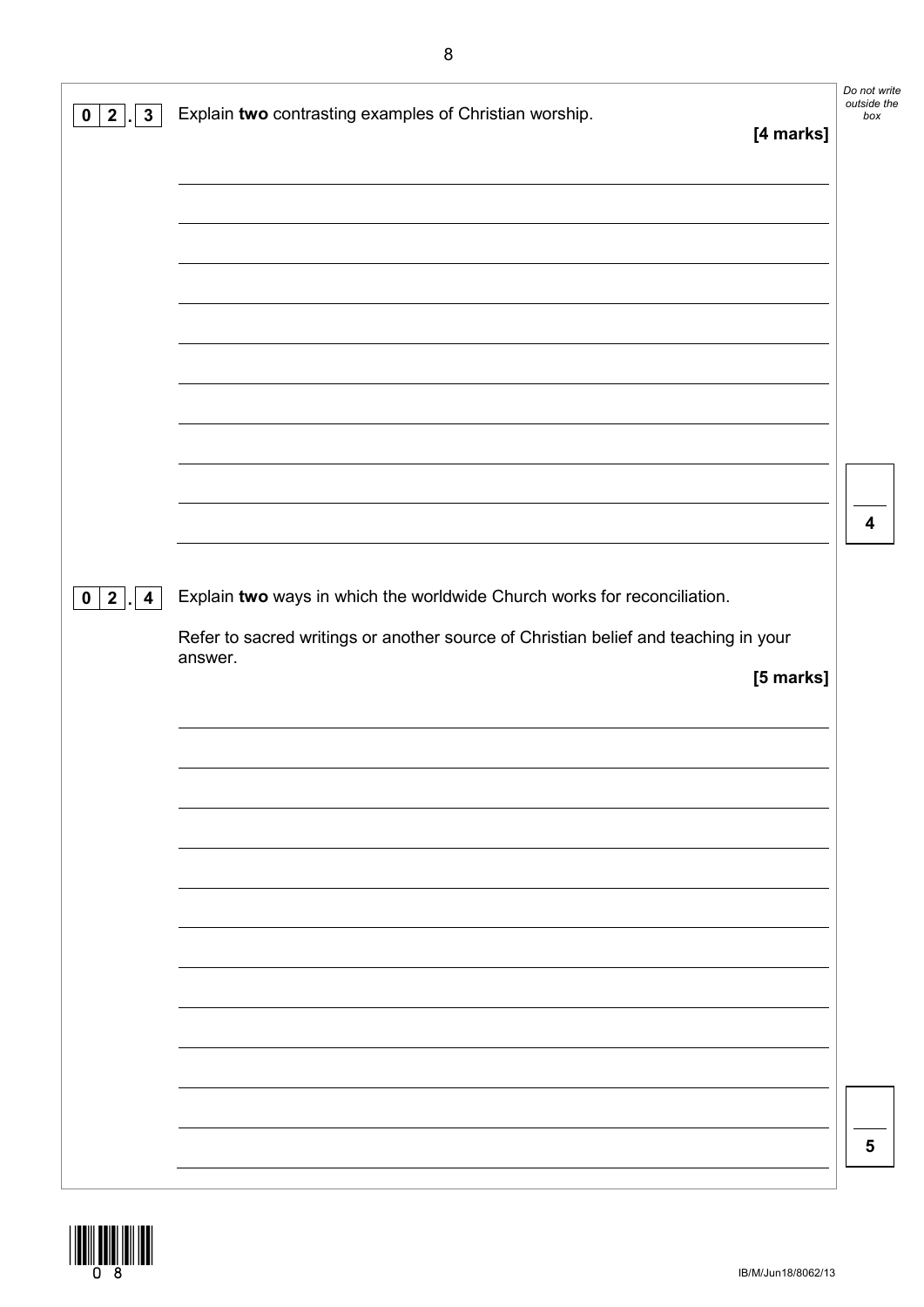| 5 <sub>5</sub><br>$\mathbf{2}$ | 'Infant baptism is not as important as believers' baptism.'                                                                                                                                                                                                         | Do not write<br>outside the<br>box |
|--------------------------------|---------------------------------------------------------------------------------------------------------------------------------------------------------------------------------------------------------------------------------------------------------------------|------------------------------------|
|                                | Evaluate this statement.                                                                                                                                                                                                                                            |                                    |
|                                | In your answer you should:<br>refer to Christian teaching<br>$\bullet$<br>give reasoned arguments to support this statement<br>$\bullet$<br>give reasoned arguments to support a different point of view<br>$\bullet$<br>reach a justified conclusion.<br>$\bullet$ |                                    |
|                                | [12 marks]                                                                                                                                                                                                                                                          |                                    |
|                                |                                                                                                                                                                                                                                                                     |                                    |
|                                |                                                                                                                                                                                                                                                                     |                                    |
|                                |                                                                                                                                                                                                                                                                     |                                    |
|                                |                                                                                                                                                                                                                                                                     |                                    |
|                                |                                                                                                                                                                                                                                                                     |                                    |
|                                |                                                                                                                                                                                                                                                                     |                                    |
|                                |                                                                                                                                                                                                                                                                     |                                    |
|                                |                                                                                                                                                                                                                                                                     |                                    |
|                                |                                                                                                                                                                                                                                                                     |                                    |
|                                |                                                                                                                                                                                                                                                                     |                                    |
|                                |                                                                                                                                                                                                                                                                     |                                    |
|                                |                                                                                                                                                                                                                                                                     |                                    |
|                                |                                                                                                                                                                                                                                                                     |                                    |
|                                |                                                                                                                                                                                                                                                                     |                                    |
|                                |                                                                                                                                                                                                                                                                     |                                    |
|                                |                                                                                                                                                                                                                                                                     |                                    |
|                                |                                                                                                                                                                                                                                                                     |                                    |
|                                |                                                                                                                                                                                                                                                                     |                                    |
|                                |                                                                                                                                                                                                                                                                     |                                    |
|                                |                                                                                                                                                                                                                                                                     |                                    |
|                                |                                                                                                                                                                                                                                                                     |                                    |
|                                |                                                                                                                                                                                                                                                                     |                                    |

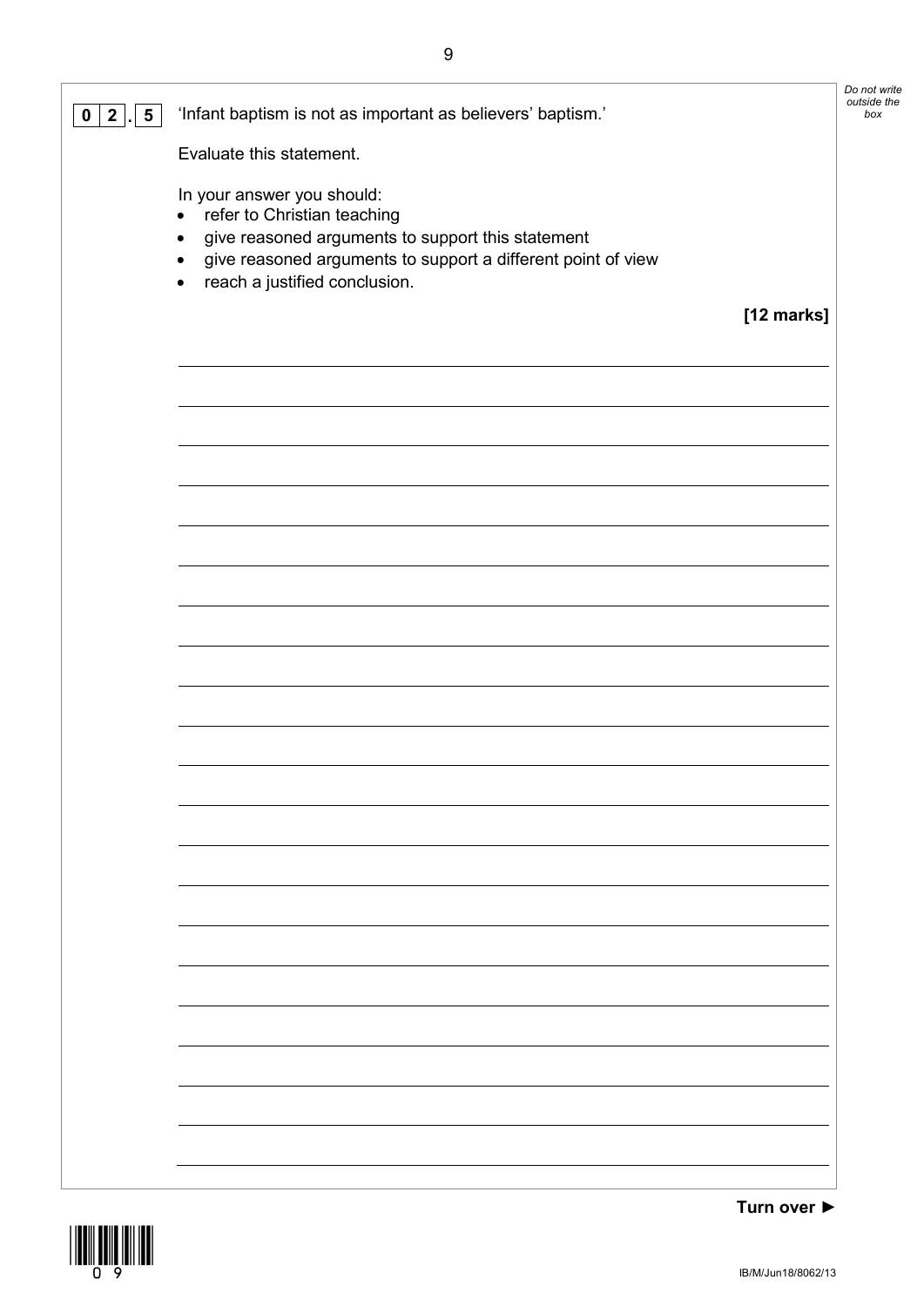

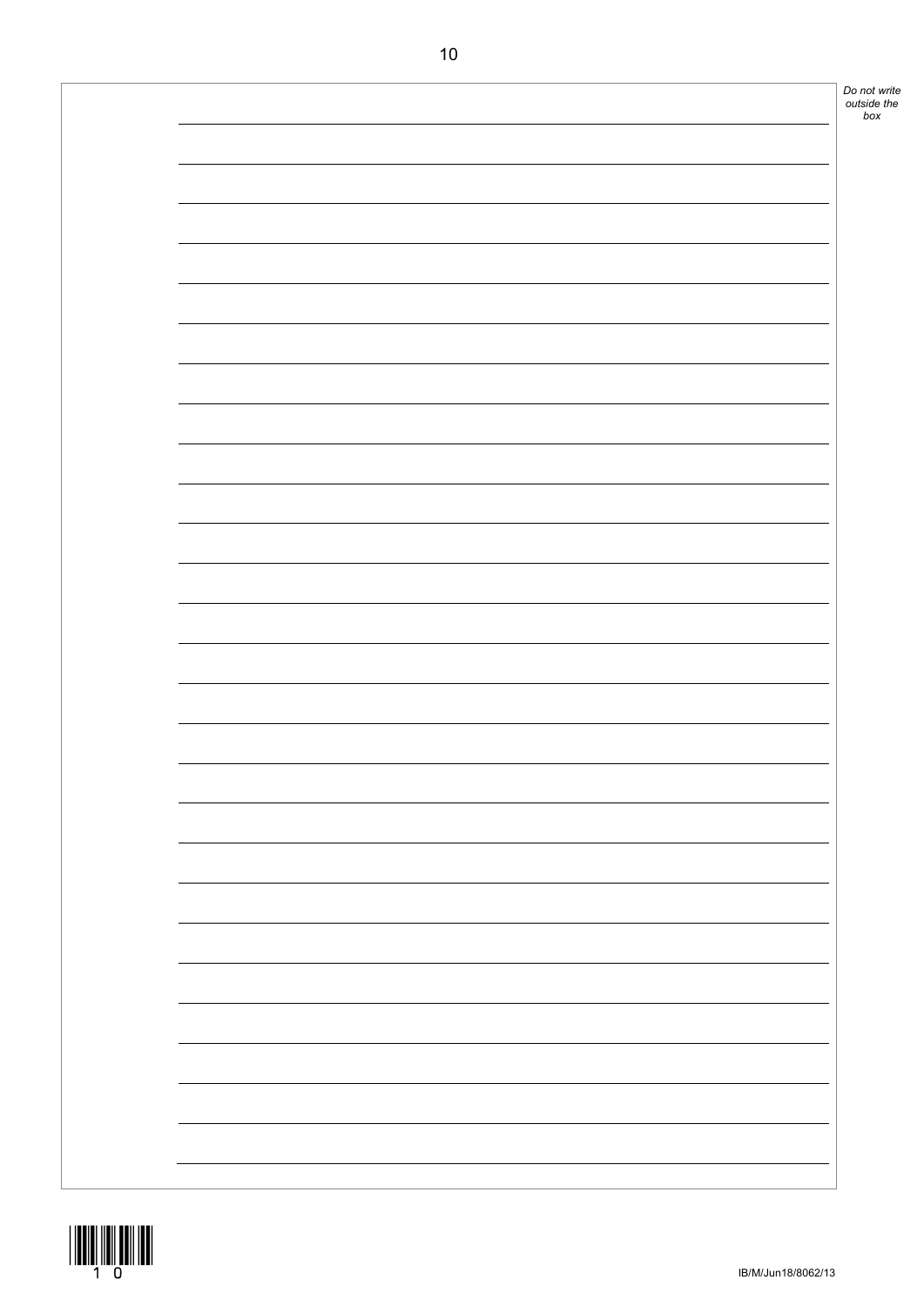|                         | Do not write<br>outside the<br>$box$ |
|-------------------------|--------------------------------------|
|                         |                                      |
|                         |                                      |
|                         |                                      |
|                         |                                      |
|                         |                                      |
|                         |                                      |
|                         |                                      |
|                         |                                      |
|                         |                                      |
|                         |                                      |
|                         |                                      |
|                         |                                      |
|                         |                                      |
|                         |                                      |
|                         |                                      |
|                         |                                      |
|                         |                                      |
|                         |                                      |
|                         |                                      |
|                         |                                      |
|                         |                                      |
|                         |                                      |
|                         |                                      |
|                         | 12                                   |
| <b>END OF QUESTIONS</b> |                                      |
|                         |                                      |

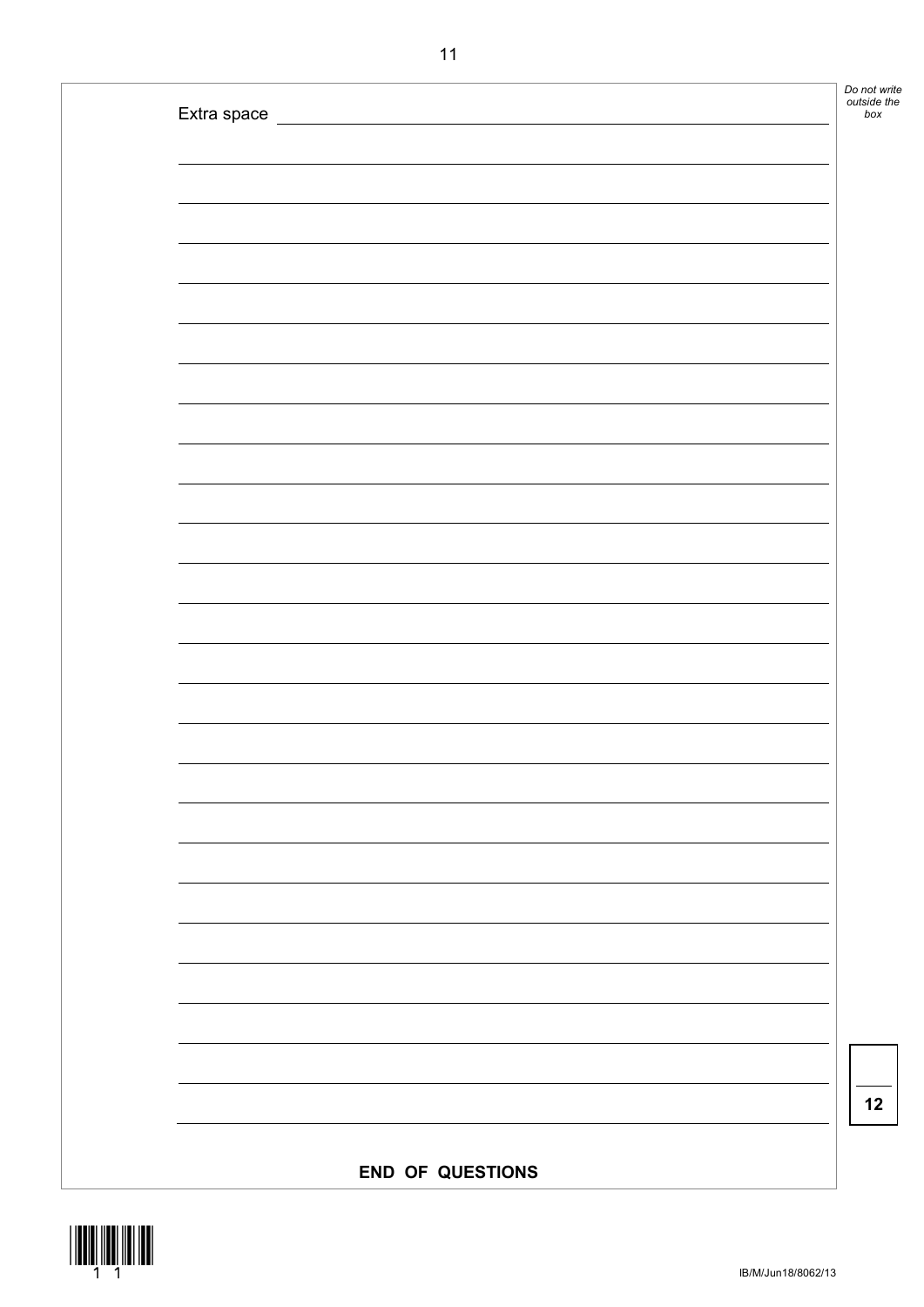

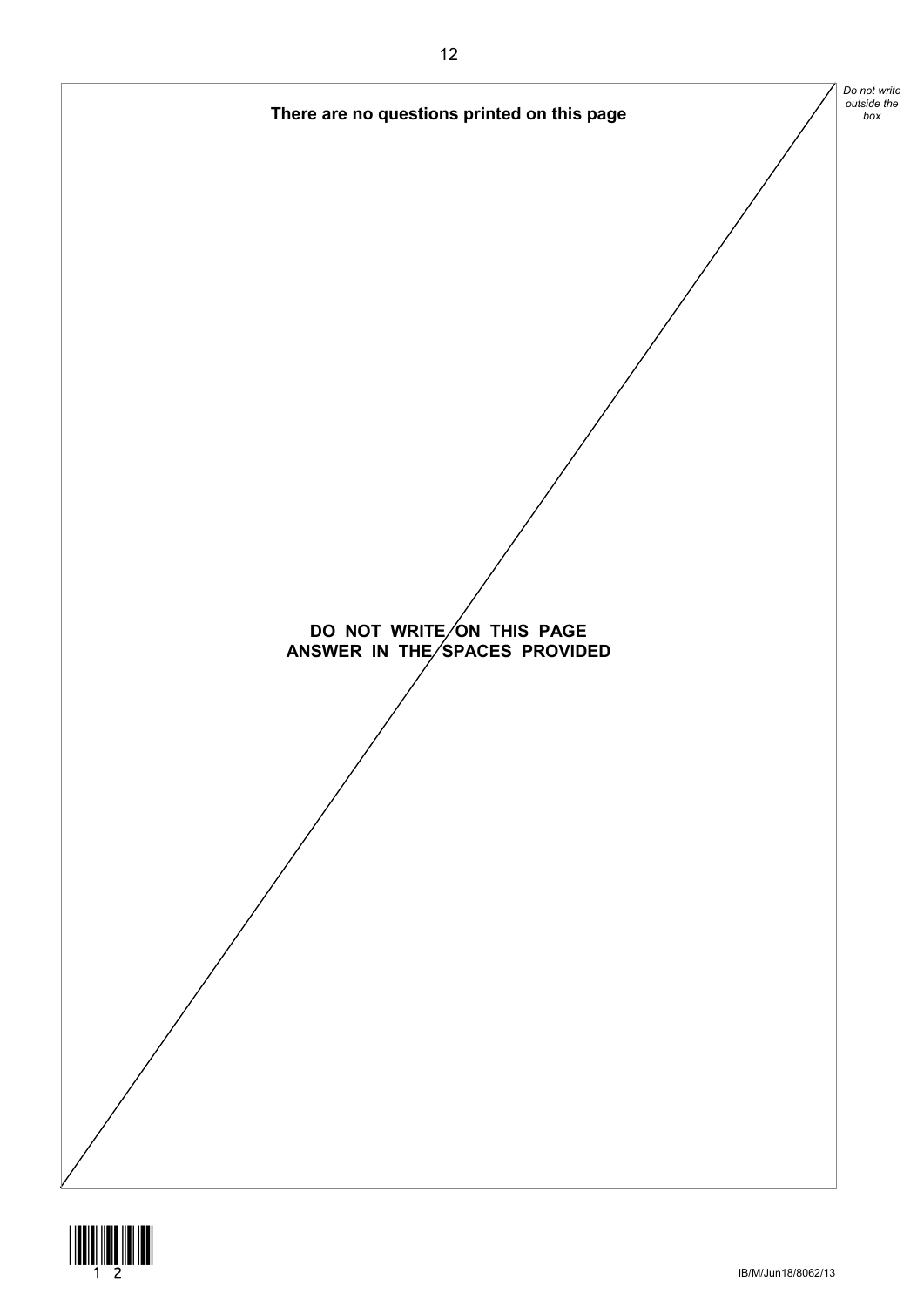| Question<br>number | Additional page, if required.<br>Write the question numbers in the left-hand margin. | bo |
|--------------------|--------------------------------------------------------------------------------------|----|
|                    |                                                                                      |    |
|                    |                                                                                      |    |
|                    |                                                                                      |    |
|                    |                                                                                      |    |
|                    |                                                                                      |    |
|                    |                                                                                      |    |
|                    |                                                                                      |    |
|                    |                                                                                      |    |
|                    |                                                                                      |    |
|                    |                                                                                      |    |
|                    |                                                                                      |    |
|                    |                                                                                      |    |
|                    |                                                                                      |    |
|                    |                                                                                      |    |
|                    |                                                                                      |    |
|                    |                                                                                      |    |
|                    |                                                                                      |    |
|                    |                                                                                      |    |
|                    |                                                                                      |    |
|                    |                                                                                      |    |
|                    |                                                                                      |    |
|                    |                                                                                      |    |
|                    |                                                                                      |    |
|                    |                                                                                      |    |
|                    |                                                                                      |    |
|                    |                                                                                      |    |
|                    |                                                                                      |    |
|                    |                                                                                      |    |
|                    |                                                                                      |    |
|                    |                                                                                      |    |
|                    |                                                                                      |    |
|                    |                                                                                      |    |
|                    |                                                                                      |    |
|                    |                                                                                      |    |
|                    |                                                                                      |    |
|                    |                                                                                      |    |
|                    |                                                                                      |    |
|                    |                                                                                      |    |
|                    |                                                                                      |    |

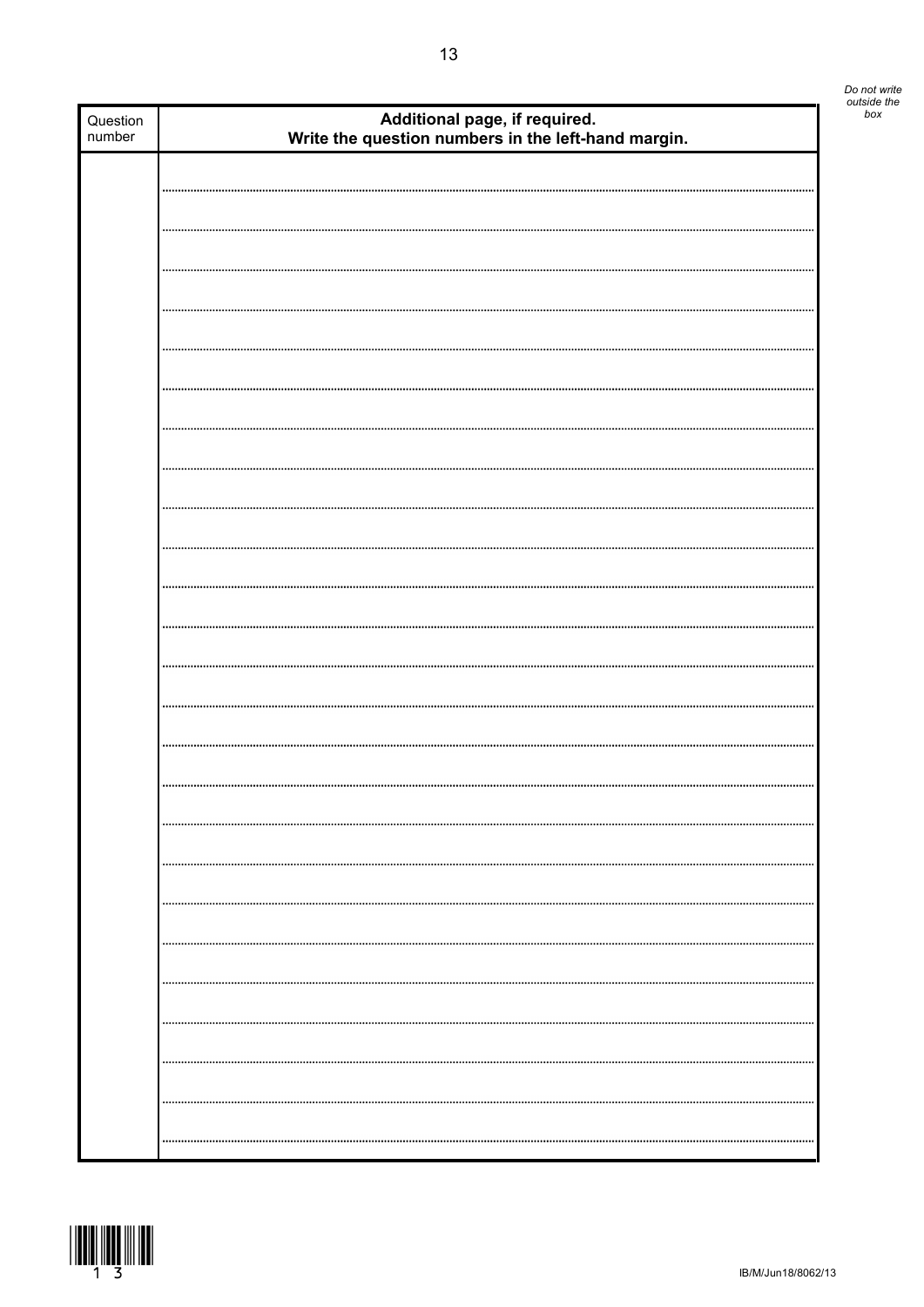| Question<br>number | Additional page, if required.<br>Write the question numbers in the left-hand margin. | <b><i><u><u>UULSIUT</u></u></i></b><br>bo |
|--------------------|--------------------------------------------------------------------------------------|-------------------------------------------|
|                    |                                                                                      |                                           |
|                    |                                                                                      |                                           |
|                    |                                                                                      |                                           |
|                    |                                                                                      |                                           |
|                    |                                                                                      |                                           |
|                    |                                                                                      |                                           |
|                    |                                                                                      |                                           |
|                    |                                                                                      |                                           |
|                    |                                                                                      |                                           |
|                    |                                                                                      |                                           |
|                    |                                                                                      |                                           |
|                    |                                                                                      |                                           |
|                    |                                                                                      |                                           |
|                    |                                                                                      |                                           |
|                    |                                                                                      |                                           |
|                    |                                                                                      |                                           |
|                    |                                                                                      |                                           |
|                    |                                                                                      |                                           |
|                    |                                                                                      |                                           |
|                    |                                                                                      |                                           |
|                    |                                                                                      |                                           |
|                    |                                                                                      |                                           |
|                    |                                                                                      |                                           |
|                    |                                                                                      |                                           |
|                    |                                                                                      |                                           |
|                    |                                                                                      |                                           |
|                    |                                                                                      |                                           |
|                    |                                                                                      |                                           |
|                    |                                                                                      |                                           |
|                    |                                                                                      |                                           |
|                    |                                                                                      |                                           |
|                    |                                                                                      |                                           |
|                    |                                                                                      |                                           |
|                    |                                                                                      |                                           |
|                    |                                                                                      |                                           |

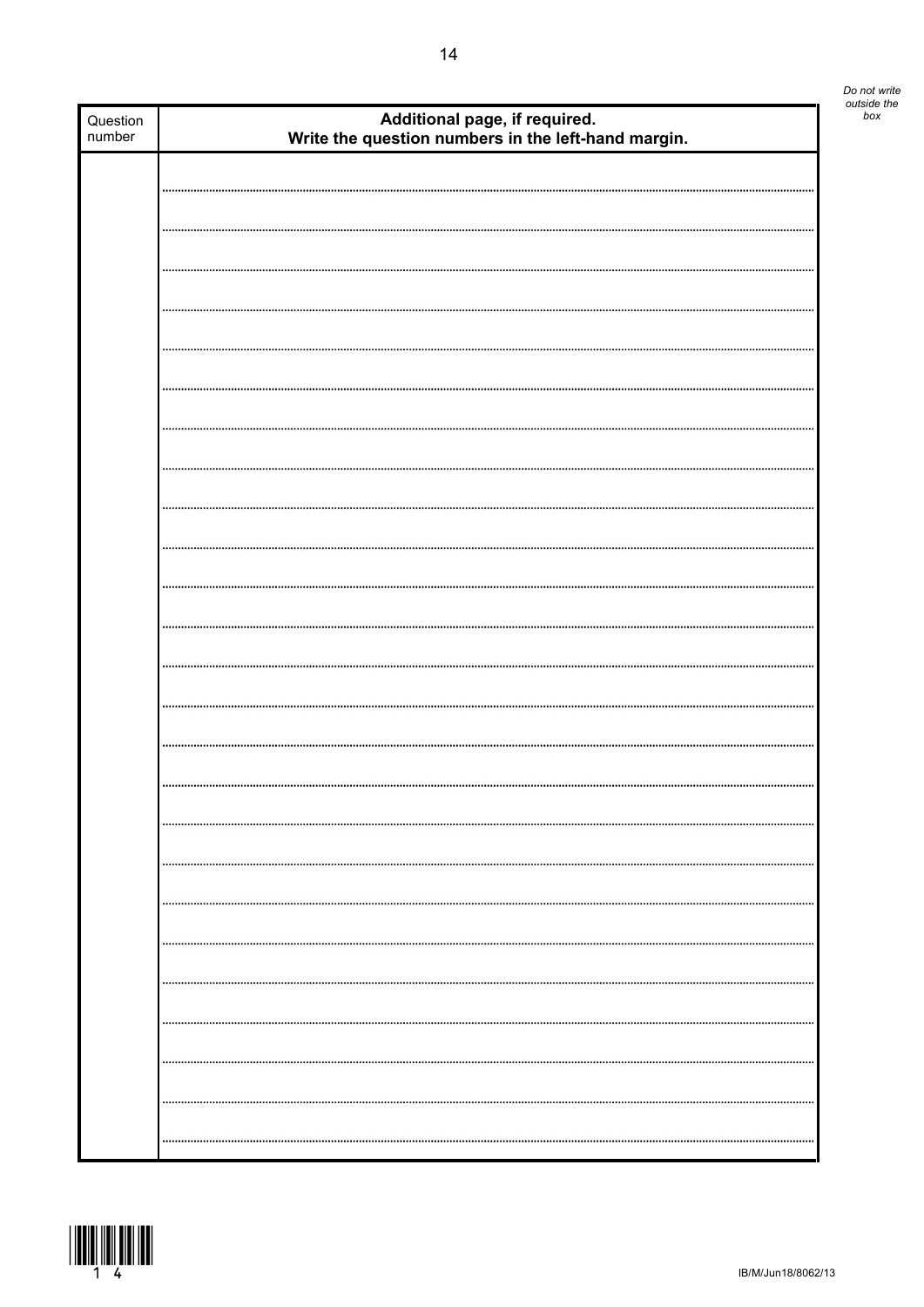| Question<br>number | Additional page, if required.<br>Write the question numbers in the left-hand margin. | bo |
|--------------------|--------------------------------------------------------------------------------------|----|
|                    |                                                                                      |    |
|                    |                                                                                      |    |
|                    |                                                                                      |    |
|                    |                                                                                      |    |
|                    |                                                                                      |    |
|                    |                                                                                      |    |
|                    |                                                                                      |    |
|                    |                                                                                      |    |
|                    |                                                                                      |    |
|                    |                                                                                      |    |
|                    |                                                                                      |    |
|                    |                                                                                      |    |
|                    |                                                                                      |    |
|                    |                                                                                      |    |
|                    |                                                                                      |    |
|                    |                                                                                      |    |
|                    |                                                                                      |    |
|                    |                                                                                      |    |
|                    |                                                                                      |    |
|                    |                                                                                      |    |
|                    |                                                                                      |    |
|                    |                                                                                      |    |
|                    |                                                                                      |    |
|                    |                                                                                      |    |
|                    |                                                                                      |    |
|                    |                                                                                      |    |
|                    |                                                                                      |    |
|                    |                                                                                      |    |
|                    |                                                                                      |    |
|                    |                                                                                      |    |
|                    |                                                                                      |    |
|                    |                                                                                      |    |